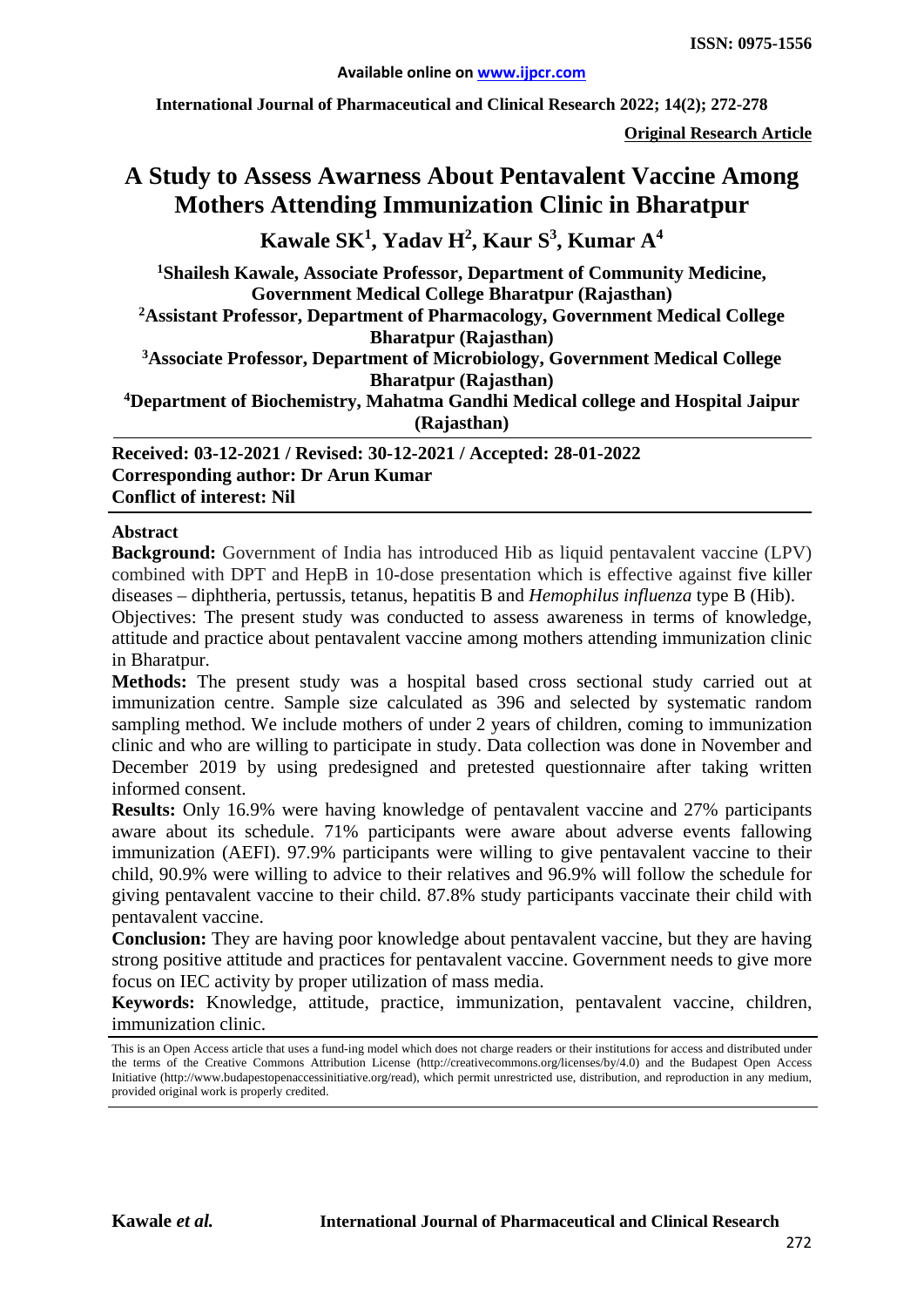### **Introduction**

Infectious diseases are a leading cause of morbidity and mortality worldwide. As of 2018, the total world population of children  $\langle 5 \rangle$  years of age was roughly estimated at 679 million[1] Of these, an estimated 5.3 million children died of all causes in 2018[2], with an estimated 700,000 who died of vaccine-preventable infectious diseases[3]; 99% of the children who died had lived in low-and middleincome countries. India is a developing country with a population of 1,210 million and high infant and under 5 mortality rates of 47 and 59 per 1,000 live births, respectively[4,5].

The World Health Organization (WHO) considers infant Immunization is one of the most important public health interventions and a cost effective strategy to control the infectious diseases especially in children and for promoting a healthy society[6]. Complete immunization coverage in India has increased from below 20% in the 1980s to nearly 61% at present, but still more than 1/3rd of the children remain un-immunized[7-12]. Immunization coverage for third dose of diphtheria, pertussis and tetanus (DPT3) and hepatitis B (Hep B) vaccine is 71.5 and 58.9% respectively[12].

Government of India has introduced Hib as liquid pentavalent vaccine (LPV) combined with DPT and HepB in 10-dose presentation which is effective against five killer diseases–diphtheria, pertussis, tetanus, hepatitis B and *Hemophilus influenza* type B (Hib). The use of combination formulation has certain clear programmatic advantages. First, the number of injections per completed schedule will be less, consequently requiring fewer syringes and generating less potentially hazardous sharps waste. In addition, cold chain space will be saved as a single vial of LPV replaces DPT and Hep B vials. LPV has been recommended for all infants and will be given in a 3-dose schedule. The first dose is given at 6

weeks of age or older followed by dose 2 after a gap of at least 4 weeks and a gap of at least 4 weeks before dose 3. The vaccine is offered to all children younger than 1 year of age and the booster dose is not recommended in UIP in India[13].

By using pentavalent vaccine we increase the coverage level of hepatitis B and Hib vaccines. If the vaccines are given individually, the coverage of hepatitis B and Hib vaccines will be less than DPT coverage. This gap can be filled by combining these vaccines which is done in pentavalent vaccine. This will help India in combating a large but preventable burden of Hib disease as well as hepatitis B to achieving Millennium Development Goal 4 of reducing child mortality.

The pentavalent vaccine is newly introduced in national immunization schedule. So present study was conducted to assess the awareness in terms of knowledge, attitude and practice about pentavalent vaccine among mothers of under 2 year of children attending immunization clinic of tertiary care hospital at Bharatpur.

#### **Materials and methods:**

The present study was a hospital based cross sectional study carried out at immunization centre of tertiary care hospital attached to Government Medical College Bharatpur Rajasthan. This tertiary care hospital work as a referral center for nearby four district of Rajasthan as well as some districts of Utter Pradesh as it is situated near Rajasthan and Utter Pradesh border. Sample size calculated as 396 considering this population with expected probability of awareness of pentavalent vaccine as 50%, at confidence level 95%, acceptable error 5% and non-response rate 5%. As this immunization center is at tertiary care center, immunization services are available every weak and for two days in a weak. We include mothers of under 2 years of children, coming to immunization clinic to immunize their child and who are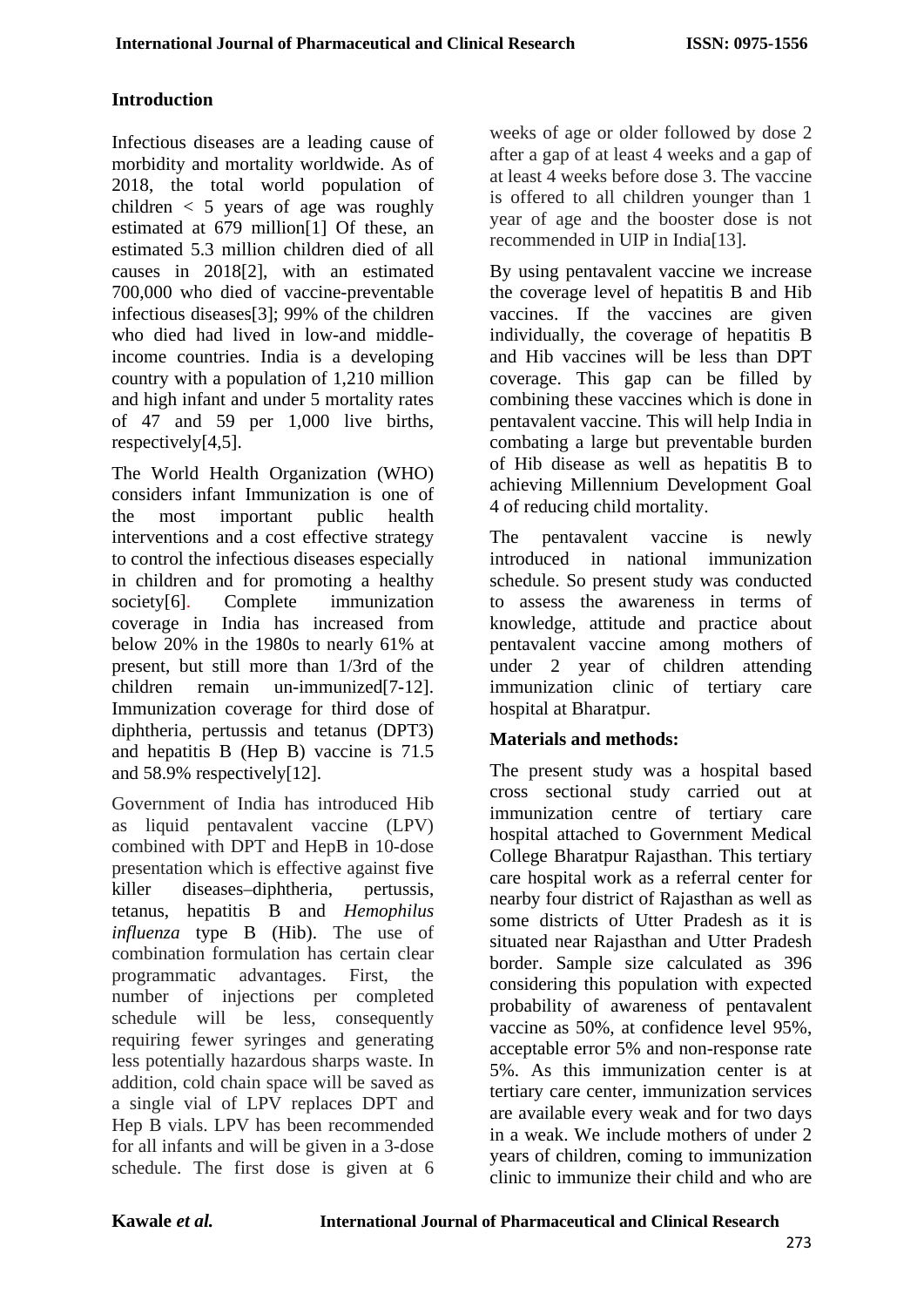willing to participate and ready to give written consent. Sample size of 396 was selected by systematic random sampling method. Data collection was completed in 2 months (i.e. November 2019 to December 2019) by using predesigned and pretested questionnaire after taking written informed consent.

These questionnaires consist of demographic characteristics (age, education and occupation of spouses, religion and residence), knowledge regarding pentavalent vaccine (indication, contraindication, site of injection, vaccine schedule, diseases prevented and benefits), attitude towards pentavalent vaccine (belief about effectiveness, willing to give

their child, willing to advice to relative and friends) and regarding practices of administering pentavalent vaccine. Data was entered in Microsoft Excel 2007 software and analyzed using Epi-Info software version 7.2.5.

#### **Results:**

In this study total 396 mothers of under 2 year of children were interviewed. Among these 396 participants 208 (52.5%) were from age group less than 25 years while only 9 (2.3%) were of age more than 35 years [Figure 1]. Majority of the participants (i.e. 55.8%) were from rural area and 175 (44.2%) participants were resides in urban locality [Figure 2].



**Figure 1: Age wise distribution (n=396)**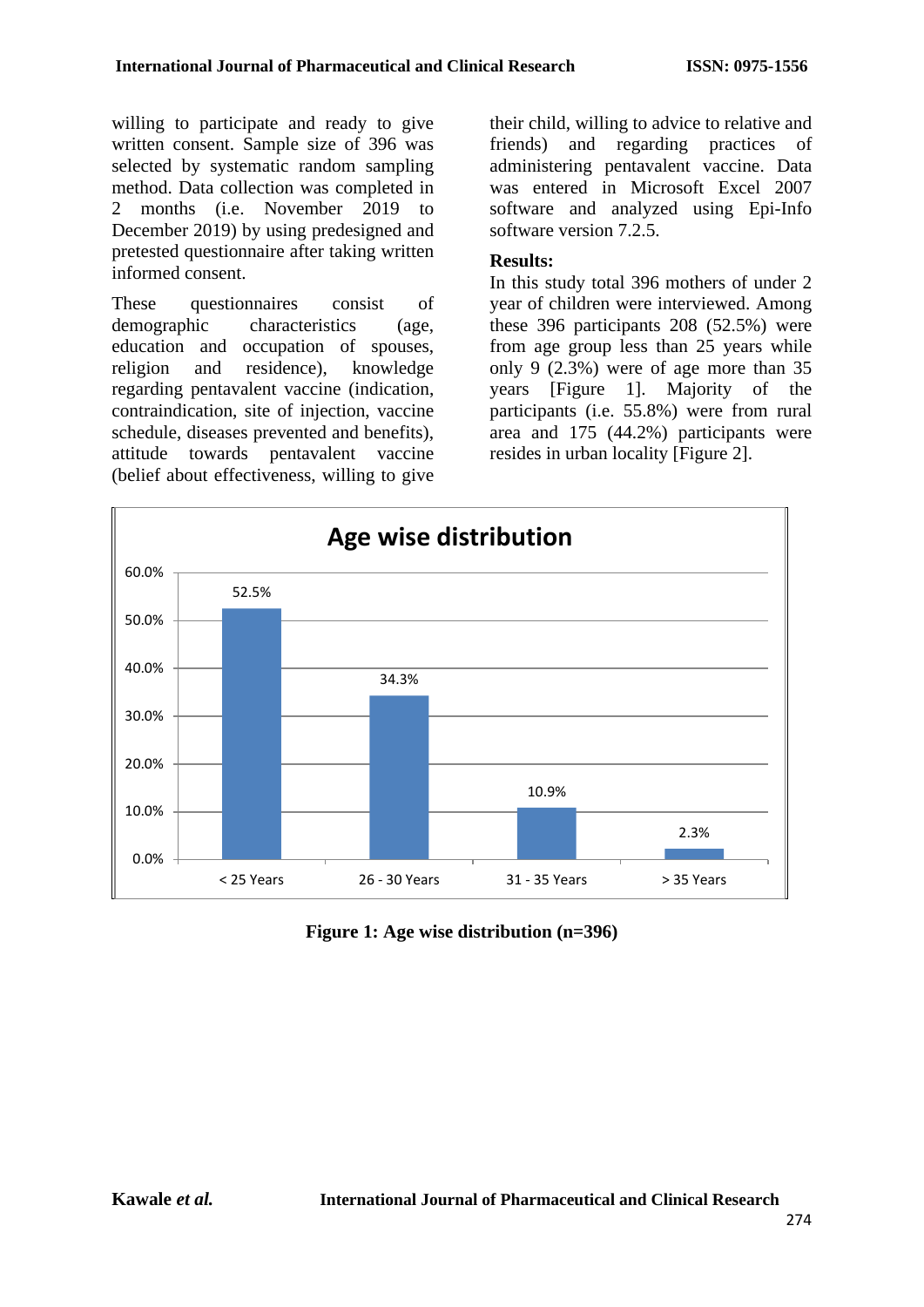

**Figure 2: Residence wise distribution (n=396)**

**Knowledge of pentavalent vaccine:**  Knowledge of pentavalent vaccine was assessed by question on disease prevented by this vaccine, its immunization schedule, adverse events and then to whom we contact after AEFI. Among study participants only 16.9% were having knowledge of pentavalent vaccine. Majority of study participant (i.e. 82.1%) got information about pentavalent vaccine from hospital workers while 11.8% were from communication media and 6.1% from neighbors or relatives. Name of five diseases which are prevented by this vaccine was known to only 8.8% participants and 27% participants aware about its schedule. Among these participants 71% aware about adverse events fallowing immunization (AEFI) and 92.9% participants know about to whom they contact after AEFI [Table 1].

Attitude and practices of study participants about pentavalent vaccine. Attitude about pentavalent vaccine was assessed by willing to give vaccine to their child, willing to fallow vaccine schedule and willing to advice to friends and relatives. Among the study participants 97.9% were willing to give pentavalent vaccine to their child, 90.9% were willing to advice to their relatives and 96.9% will follow the schedule for giving pentavalent vaccine to their child [Table 2]. Pentavalent vaccination practices of study participants were assessed and found that, 87.8% study participants vaccinate their child with pentavalent vaccine, mother bring their child for immunization in 73.9% cases while accompanying by father for immunization was seen in only 5.1% cases. Among study participants 76.1% vaccinate their child according to schedule and 67.9% preserve their child immunization card for future purpose [Table 3].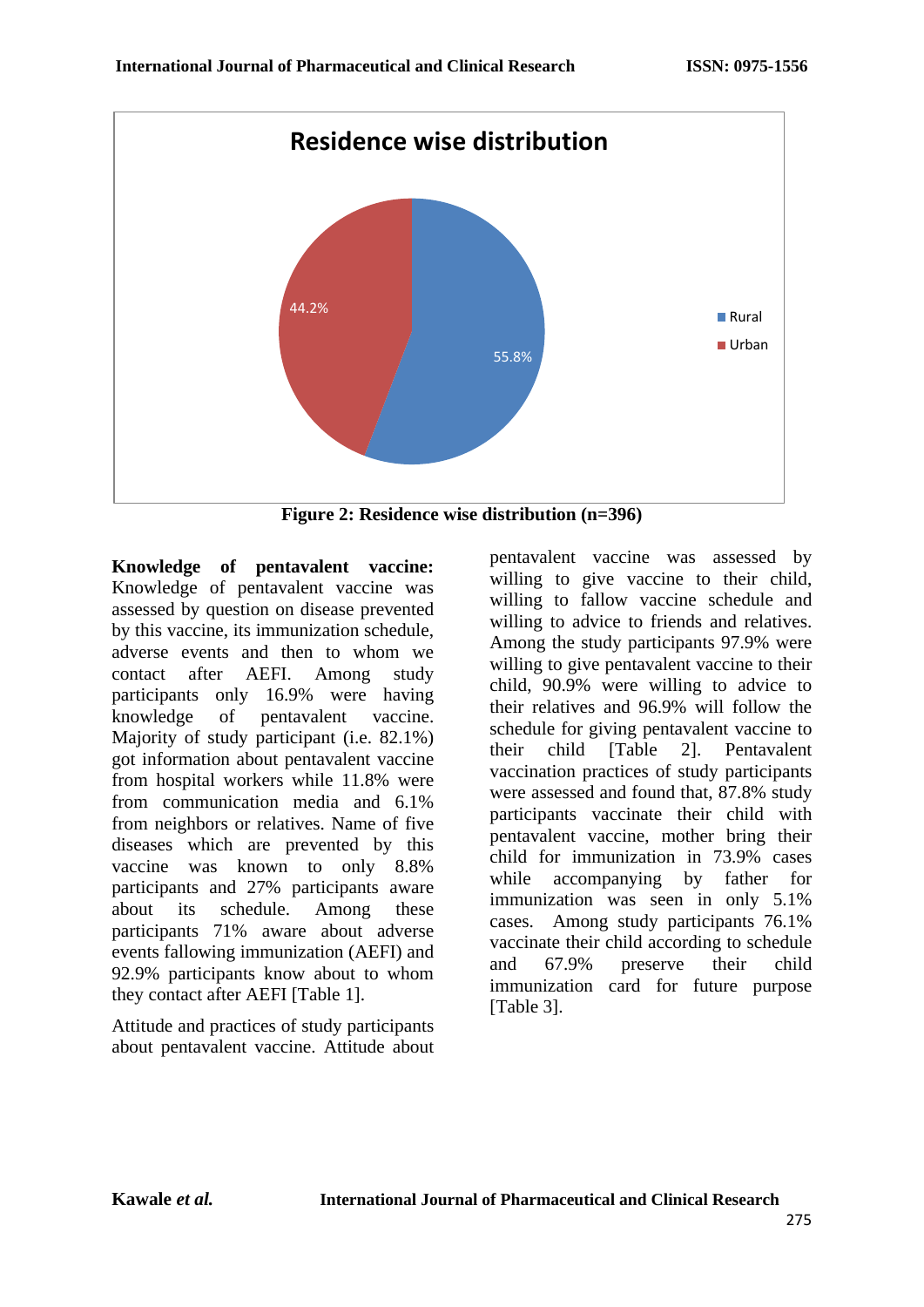| Table 1. Knowledge of pentavalent vaceme among staty participants (n=370)<br><b>Variables</b> | Category              | <b>Frequency</b> |
|-----------------------------------------------------------------------------------------------|-----------------------|------------------|
|                                                                                               |                       | (%)              |
| Knowledge of pentavalent vaccine                                                              | Yes                   | 67(16.9)         |
|                                                                                               | N <sub>o</sub>        | 329 (83.1)       |
| Source of information about pentavalent vaccine                                               | Communication media   | 47(11.8)         |
|                                                                                               | Hospital workers      | 325(82.1)        |
|                                                                                               | Neighbors / relatives | 24(6.1)          |
| Knowledge of diseases prevented by pentavalent                                                | Know                  | 35(8.8)          |
| vaccine                                                                                       | Don't know            | 361 (91.2)       |
| Knowledge of immunization schedule                                                            | Yes                   | 107(27.0)        |
|                                                                                               | N <sub>o</sub>        | 289 (73.0)       |
| Knowledge of AEFI due to pentavalent vaccine                                                  | Yes                   | 281 (71.0)       |
|                                                                                               | N <sub>o</sub>        | 115(29.0)        |
| Knowledge of contact person after AEFI                                                        | Yes                   | 368 (92.9)       |
|                                                                                               | N <sub>o</sub>        | 28(7.1)          |

**Table 1: Knowledge of pentavalent vaccine among study participants (n=396)**

### **Table 2: Attitude towards pentavalent vaccine among study participants (n=396)**

| <b>Variables</b>                                               | Category       | Frequency $(\% )$ |
|----------------------------------------------------------------|----------------|-------------------|
| Willing to give pentavalent vaccine to their child             | Yes            | 388 (97.9)        |
|                                                                | N <sub>o</sub> | 8(2.1)            |
| Willing to advice pentavalent vaccine to relatives and friends | Yes            | 360(90.9)         |
|                                                                | N <sub>o</sub> | 36(9.1)           |
| Will you fallow the schedule for the immunization              | Yes            | 384 (96.9)        |
|                                                                | N <sub>o</sub> | 12(3.1)           |

**Table 3: Pentavalent vaccination practices among study participants (n=396)**

| <b>Variables</b>                                      | Category       | Frequency $(\% )$ |
|-------------------------------------------------------|----------------|-------------------|
| Have you vaccinate your child for pentavalent vaccine | Yes            | 348 (87.8)        |
|                                                       | N <sub>o</sub> | 48 (12.2)         |
| Who bring the child for immunization                  | Mother         | 293 (73.9)        |
|                                                       | Father         | 20(5.1)           |
|                                                       | Other relative | 83 (21.0)         |
| Have you vaccinate your child according to schedule   | Yes            | 301(76.1)         |
|                                                       | N <sub>o</sub> | 95 (23.9)         |
| Have they preserved immunization card                 | Yes            | 269(67.9)         |
|                                                       | N <sub>o</sub> | 127(32.1)         |

#### **Discussion:**

The present study was conducted to assess awareness about pentavalent vaccine among mothers of under 2 years of child attending immunization clinic of tertiary care hospital. Total 396 participants were interviewed by questioner and was found that nearly half (i.e. 52.5%) were from age group less than 25 years and majority (i.e. 55.8%) were resides in rural locality. Similar findings were also seen in study conducted by Okafor KC et al[14] among pregnant women attending antenatal care in Nigeria this might be because in India age of marriage for girls is 18 years and most of the women complete their family in 5-6 years of their marriage i.e. by nearly 25 years of age.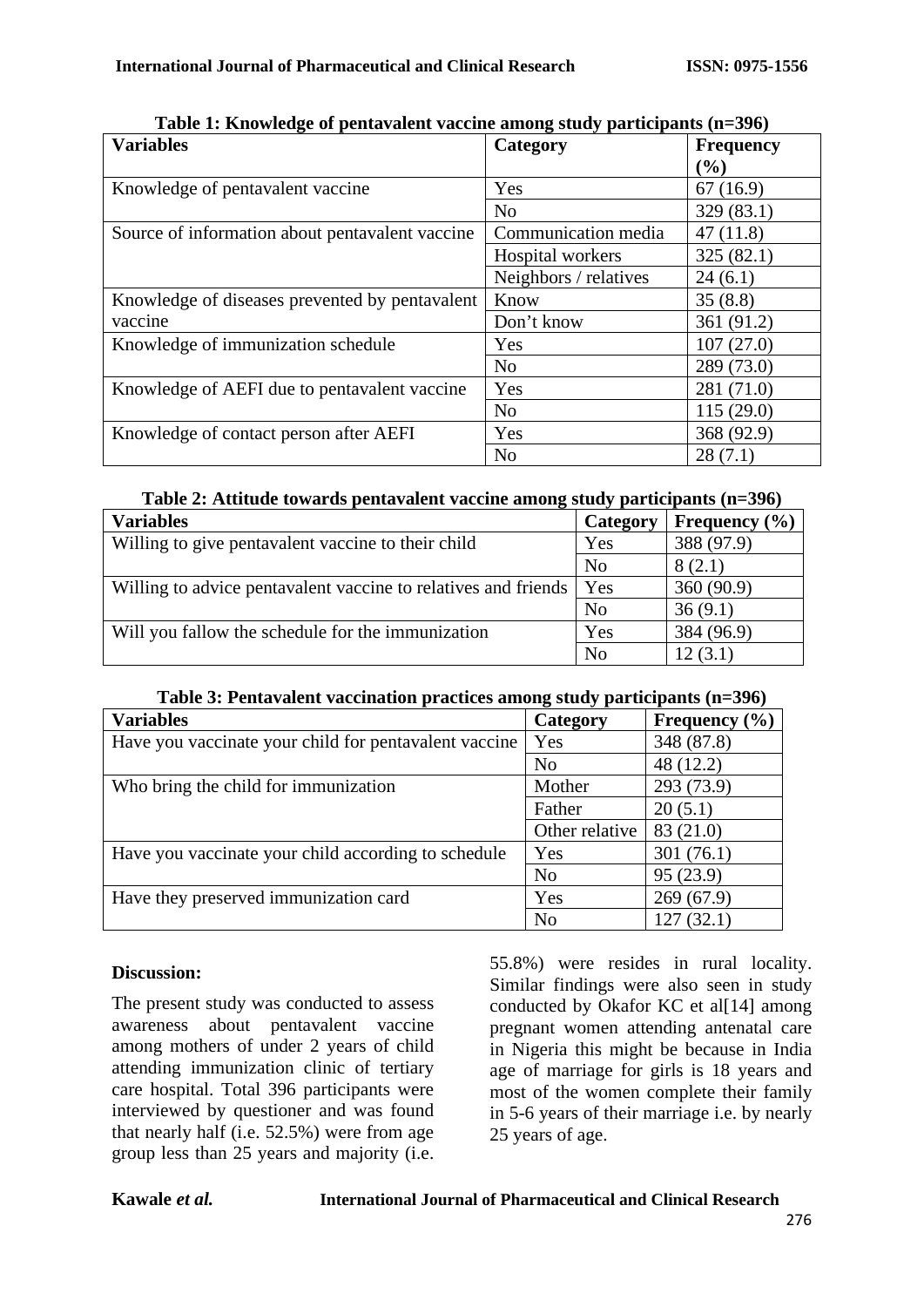Participants were having poor knowledge about pentavalent vaccine. In our study only 16.9% were having knowledge of pentavalent vaccine and only 8.8% participants know about name of five diseases prevented by this vaccine. While 82.1% participants got information of pentavalent vaccine for their child from hospital person like doctor, nurses etc. Similar finding was seen in study conducted by Sankar BK et al[15] among mothers in teaching hospital of south India. This information clearly suggest that health information is very well given by health person still knowledge among participants is poor that might be because of low educational status of participants. In this study very few participants (11.8%) got information of pentavalent vaccine through communication media (TV, Radio, hoardings etc). So government can utilize properly and strengthen communication media to encourage the people to vaccinate their child in this area. Peoples were aware about AEFI of the vaccine and nearly all know about to whom one should contact if AEFI occurs. Similar finding regarding AEFI and to whom one should contact after AEFI was seen in study conducted by Sankar BK et al[15]. This knowledge of AEFI and contact person after AEFI will be helpful to prevent the complication and death due to AEFI to young children in a community.

In present study participants were having positive attitude towards pentavalent vaccine. 97.9% were willing to give pentavalent vaccine to their child and 90.9% were ready to advice to their relatives about pentavalent vaccine. Similar positive attitude was observed among pregnant women attending antenatal clinic in study conducted by Okafor KC et al<sup>[14]</sup> and among mothers of teaching hospital in south India in study conducted by Sankar BK et al[15]. This positive attitude will help to increase the immunization coverage in that area.

In majority of cases, mothers of under 2 year children were vaccinate by pentavalent vaccine to their child and they personally accompany the child during immunization session also mostly they fallow schedule and preserve the immunization card for future use. This may be because of women are present in house during that time and they take care of their child while mostly males go outside for their job or work during that time. Similar finding were seen by the study conducted by Sankar BK et al[15].

# **Conclusion:**

Knowledge of pentavalent vaccine, diseases prevented by this vaccine and vaccine schedule is poor but almost all have good knowledge about AEFI and to whom they contact if AEFI occurs. They nearly all have positive attitude towards pentavalent vaccine and practically they follow the schedule of vaccine, they vaccinate their child and also preserve the immunization card. So though they are having poor knowledge about pentavalent vaccine their positive attitude and practices will help to increase the compliance and ultimately improve the immunization coverage. Government need to give more focus on IEC activity by proper utilization of mass media which will be helpful to achieve Millennium Development Goal 4 of reducing child mortality through immunization program.

# **Acknowledgements:**

We are thankful to the entire mothers of under 2 years of child who had participated in this study. We acknowledge the staff of immunization centre who cooperate and help in collection of data from participants.

# **References:**

1. Frenkel LD. Infectious diseases as a cause of global childhood mortality